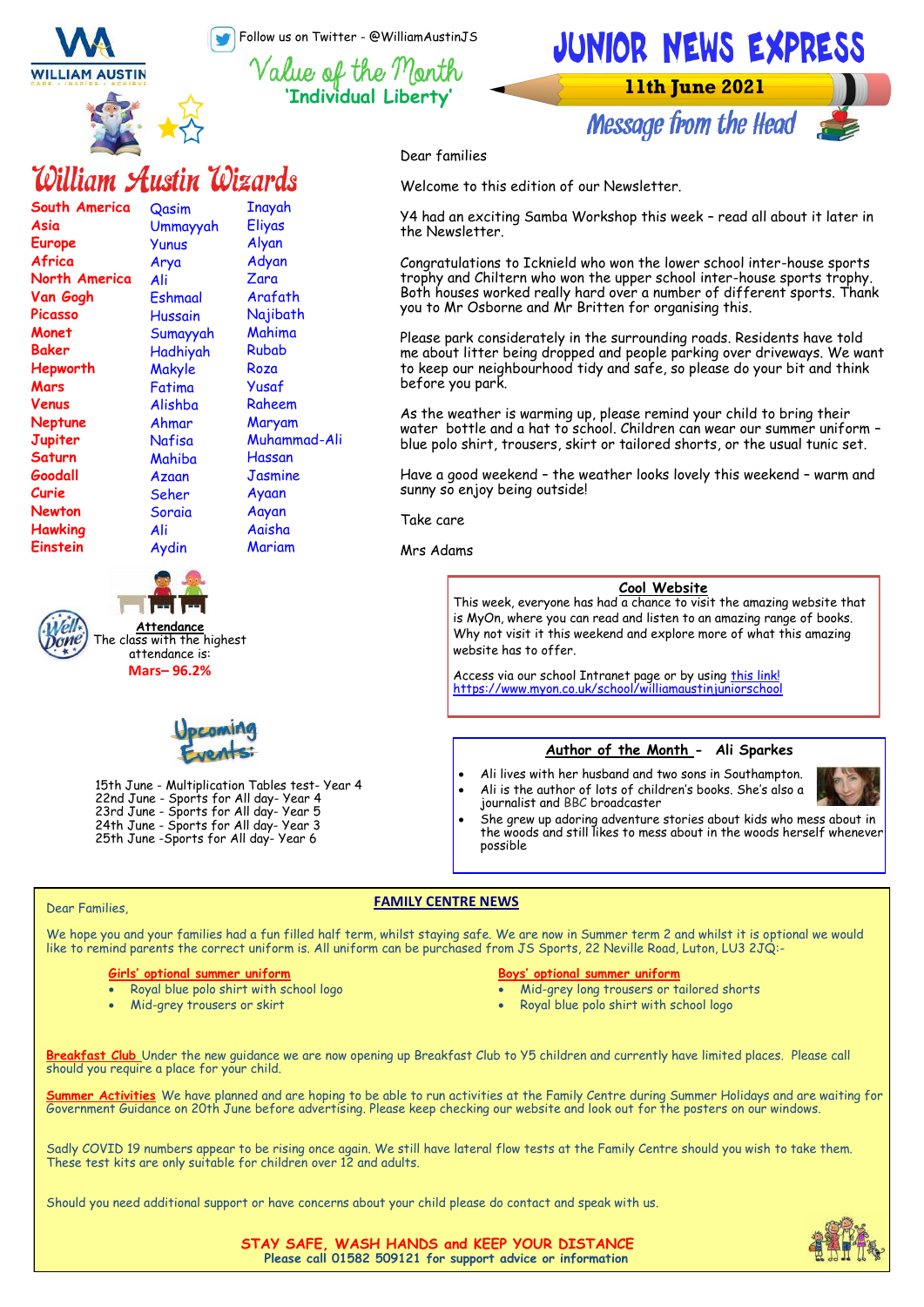### Take a look at this week's **WOW Work!**



*Lubaid (Curie)*



*Some holiday homework from Baker class* 



 *Haram (Africa)*

#### **Samba Workshop - Year 4**

On Wednesday 9th June William Austin Juniors were lucky to participate in the Samba Workshop. The Year 4s were able to go to the sports hall and try a variety of drums. Several minutes later, they were separated into group of two and had a drum off. The drum teacher had taught them all three choruses on all the drums. After all their work on the drums they called it a draw. They even did a dance called The Jellyfish. It was super! *Hurain & Zunairah (Hepworth)*





Dean diary,



when I took the small sunclower plant nome on Friday, I decided to place it some on Friday, I decided to place it<br>sehind my ganden window so it can get<br>sun. The next day, my mum separated the swo plants in different pots so they have some space. I also mode sure I watered some space. I also mode sure I watered<br>Lt every day. On the Last day, I found<br>Sut it was way more taller then before

**Year 3** - Isa (North America), Sajjal (Asia), Qasim (South America), Ehsan (Europe), Fajer (Africa )

**Year 4** - Rubab (Baker), Hussain (Picasso), Sara (Van Gogh), Naylah (Hepworth), Mariyah (Monet)

**Year 5**- Aaminah (Mars), Hiba (Venus) , Zain (Jupiter), Piritiha (Neptune), Hasnain (Saturn)

**Year 6** - Sumaya (Goodall), Ruqayyah (Curie), Aminah (Einstein), Mehar (Hawking), Jana (Newton)

**French— Miss Reynolds**

*Adyan (Mars)*

then to stay with the glant and his father

Stand The glast finally had a seal found, JACK! The gi<br>was rong happy and they all lind hoppily car apter.

Ore chilly mornings the glant write up with a smile or his face and hydry mode knyeps

With Chaing memory's the special with any with in deministration of the deal angle product model experiments.<br>He sealed up his lines and word on the main general details of the scaling flow too minutes, he ordered<br>Bin leve

The girl did not sent to sell his best sind for a meeting made as sains. But his probet The girlst did not sent to sell hie base shind stra numby make as annibulated as a simple of the select the second that in a select the second strategy in the second strategy in the second strategy in the second strategy

. Ling(") Mark is your liams ?"<br>. Becomes For mark in , "mathef" !" East is dry goed and sudat!"<br>. His them mate spirit and his your dropped. The given where deals are not an intersectable<br>. (the the spirit of light known

The next angive drag in gigantic because it appears and his fister abouted to the<br>the top of his lengt and need the glant to get down the milional to him,<br>"Go in the learnately and all what goods you are find."<br>The gaint w

informatic subcreated texting a fell of felix olders the large fits sunda wite galling nuck and<br>Inti-fact fact like light as a surtiur thinking perturbated, ht finklig involve it to the top rat rate can make upon the a monar camery assumption with a material bid analogue to them.<br>The peaced around and aposted an proper which we have the analog around. He analog 10 them.<br>It bids are lark und we had fired and a

.<br>They almosed drive the burnshollt and candidarily, they lad a llama Whin Big.<br>Houluid the button, the gidal's father une wilding for Bum. He had a smile on means we was accounted to the same interest and security the same of the same of the same of the same of the same of the same of the same of the same of the same of the same of the same of the same of the same of the same

French is receiving a refresh this term at William Austin with a new scheme of learning being implemented. The children will be able to enjoy more authentic French stories, songs and poems to immerse them in the language fully. The children are enjoying using their verbal skills to learn a range of new words and build their confidence when speaking.

#### **Year 3**

What an exciting week we have had in Year 3! The week started with the discovery that all the chairs in Year 3 had quit their jobs because they were tired of being pushed and pulled around. After making promises to the chairs to treat them better, we are thinking about how we can turn what happened into a newspaper report. In Maths this week we have started our work on shapes, looking at the properties of 2d and 3d shapes. Our new Science topic is all about magnets, which the children are really looking forward to. *Miss Thingsaker & the Year 3 team* **Year 4**

It has ben a fun first week back after half term for year 4. We experienced a Samba workshop where we played a variety of different style drums. Qais from Baker said he was inspired. Excitement was also building on Thursday as the smell of pickled onions drifted down the corridors to promote our English writing this term. *Mrs Grey & the Year 4 team*

#### **Year 5**

Year 5 have come back excited and rearing to go for our last, long stretch of learning! In English we will be writing a story from a different culture – our work will be based on Chinese Cinderella. In Maths, we will continue with decimals and percentages before moving on. Please do continue to listen to your children read every day; the children are expected to learn their times tables daily and we trust you will support your child in this. *Mrs Hussain and the Year 5 Team*

#### **Year 6**

Children have returned with enthusiasm for their final half term at William Austin. We are looking forward to the many enjoyable outdoor events that summer term brings. In English, we are learning to write effective mystery stories about some unusual events in our classrooms. In science, we'll be learning about keeping our bodies healthy and the impact of diet and exercise. Children and teachers are also very excited about the European Football Championship starting this week and they will be supporting the teams their classes drew in the sweepstake. *Mr Gilligan and the Year 6 team*

#### **Hive Quest**

The school value for May was Responsibility. Each class was responsible for their own pot of sunflower. The class with the tallest and healthiest sunflower won the competition. The aim for this competition is to work as a team to take care of the plant. This shows responsibility, care and nurture for living things. We have now planted the Sunflowers in our Willow Garden. The winning class was Africa. Thank you to the following children who took home their sunflower during the half term holiday.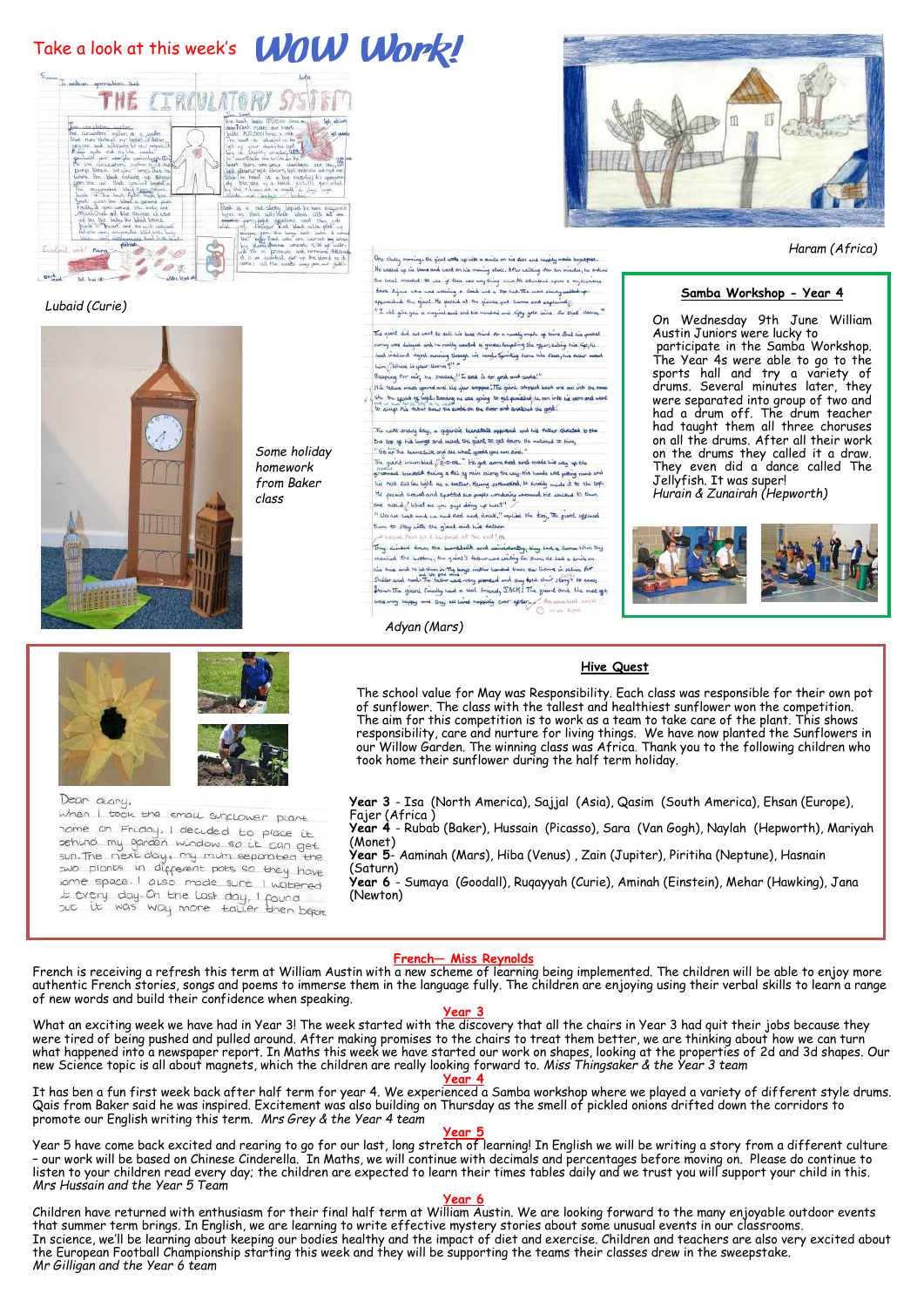# **Word of the Week**

| W/b $14^{th}$ June 2021                                                                                                                                                                                                                                                                                                        | W/b $21^{st}$ June 2021                                                                                                                                                                                                                                                                                                                                                                                              |
|--------------------------------------------------------------------------------------------------------------------------------------------------------------------------------------------------------------------------------------------------------------------------------------------------------------------------------|----------------------------------------------------------------------------------------------------------------------------------------------------------------------------------------------------------------------------------------------------------------------------------------------------------------------------------------------------------------------------------------------------------------------|
| Word of the week $-$ authenticity                                                                                                                                                                                                                                                                                              | Word of the week - open-mindedness                                                                                                                                                                                                                                                                                                                                                                                   |
| Authenticity is the quality of being genuine or<br>real. As a child, you are developing your char-<br>acter and becoming authentic is something you<br>will work towards over a period of time.                                                                                                                                | Being open-minded means understanding that we are all<br>different and embracing these differences.<br>Other open-minded characteristics you should strive to<br>exhibit, include:<br>respecting and considering the perspectives and                                                                                                                                                                                |
| Being authentic means coming from a real<br>place within. It is when your actions and words<br>match our beliefs and values. It<br>is being yourself, not an imitation (copying or<br>pretending) of what we think we should be or<br>have been told we should be. Part of knowing<br>ourselves is knowing what we believe in. | approaches of others<br>being eager to learn new things<br>$\bullet$<br>reflecting on your own learning and the ideas of others<br>$\bullet$<br>reacting positively to constructive feedback<br>$\bullet$<br>acting with positivity, honesty and empathy<br>listening attentively<br>$\bullet$<br>putting yourself in other people's shoes<br>$\bullet$<br>willing to venture outside your comfort zone<br>$\bullet$ |
| Here are ways to develop your authenticity:<br>Be honest                                                                                                                                                                                                                                                                       | asking questions to broaden your mind and<br>understandings                                                                                                                                                                                                                                                                                                                                                          |
| Engage with other people $-$ as well as caring<br>about ourselves, it is important to care<br>about others too                                                                                                                                                                                                                 | working towards positive relationships and<br>collaborative experiences                                                                                                                                                                                                                                                                                                                                              |
| Treat everyone with respect                                                                                                                                                                                                                                                                                                    | Open-mindedness allows you to:                                                                                                                                                                                                                                                                                                                                                                                       |
| Test yourself - challenge your abilities                                                                                                                                                                                                                                                                                       | embrace different points of view                                                                                                                                                                                                                                                                                                                                                                                     |
| Look at others $-$ for ways that they behave                                                                                                                                                                                                                                                                                   | listen to and consider the perspectives of others before                                                                                                                                                                                                                                                                                                                                                             |
| that you feel is inspirational (adults in                                                                                                                                                                                                                                                                                      | making a decision<br>understand new ideas and experiences broaden your                                                                                                                                                                                                                                                                                                                                               |
| school, doctors, nurses etc.)                                                                                                                                                                                                                                                                                                  | mind and challenge your thinking                                                                                                                                                                                                                                                                                                                                                                                     |
| Demonstrate self-confidence and independ-<br>ence                                                                                                                                                                                                                                                                              | understand mistakes or failure leads to a deeper<br>understanding                                                                                                                                                                                                                                                                                                                                                    |
| Be cooperative and thoughtful                                                                                                                                                                                                                                                                                                  | be eager to learn new things and build on existing                                                                                                                                                                                                                                                                                                                                                                   |
| Be helpful and peaceful                                                                                                                                                                                                                                                                                                        | knowledge, even if it challenges existing views                                                                                                                                                                                                                                                                                                                                                                      |
| Enjoy learning                                                                                                                                                                                                                                                                                                                 | be honest, understanding that you don't know<br>$\bullet$                                                                                                                                                                                                                                                                                                                                                            |
| Become internally motivated                                                                                                                                                                                                                                                                                                    | everything and can admit it                                                                                                                                                                                                                                                                                                                                                                                          |
|                                                                                                                                                                                                                                                                                                                                | know the first answer is correct and that you can search                                                                                                                                                                                                                                                                                                                                                             |
| Remember that at any age, we are all trying                                                                                                                                                                                                                                                                                    | for alternatives before settling on an answer                                                                                                                                                                                                                                                                                                                                                                        |
| and will continue to improve to become the                                                                                                                                                                                                                                                                                     | be an effective team player and collaborator<br>$\bullet$                                                                                                                                                                                                                                                                                                                                                            |
| best version of ourselves.                                                                                                                                                                                                                                                                                                     | be fair and objective, building trust with others<br>$\bullet$                                                                                                                                                                                                                                                                                                                                                       |
|                                                                                                                                                                                                                                                                                                                                | handle constructive feedback, understanding that you<br>learn from your mistakes                                                                                                                                                                                                                                                                                                                                     |
|                                                                                                                                                                                                                                                                                                                                | Take part in as many experiences as you can in life as                                                                                                                                                                                                                                                                                                                                                               |
|                                                                                                                                                                                                                                                                                                                                | they will help to broaden your minds and become aware                                                                                                                                                                                                                                                                                                                                                                |
|                                                                                                                                                                                                                                                                                                                                | of the many different people, cultures, ways of life and                                                                                                                                                                                                                                                                                                                                                             |
|                                                                                                                                                                                                                                                                                                                                | places that our vast world is made up of.                                                                                                                                                                                                                                                                                                                                                                            |